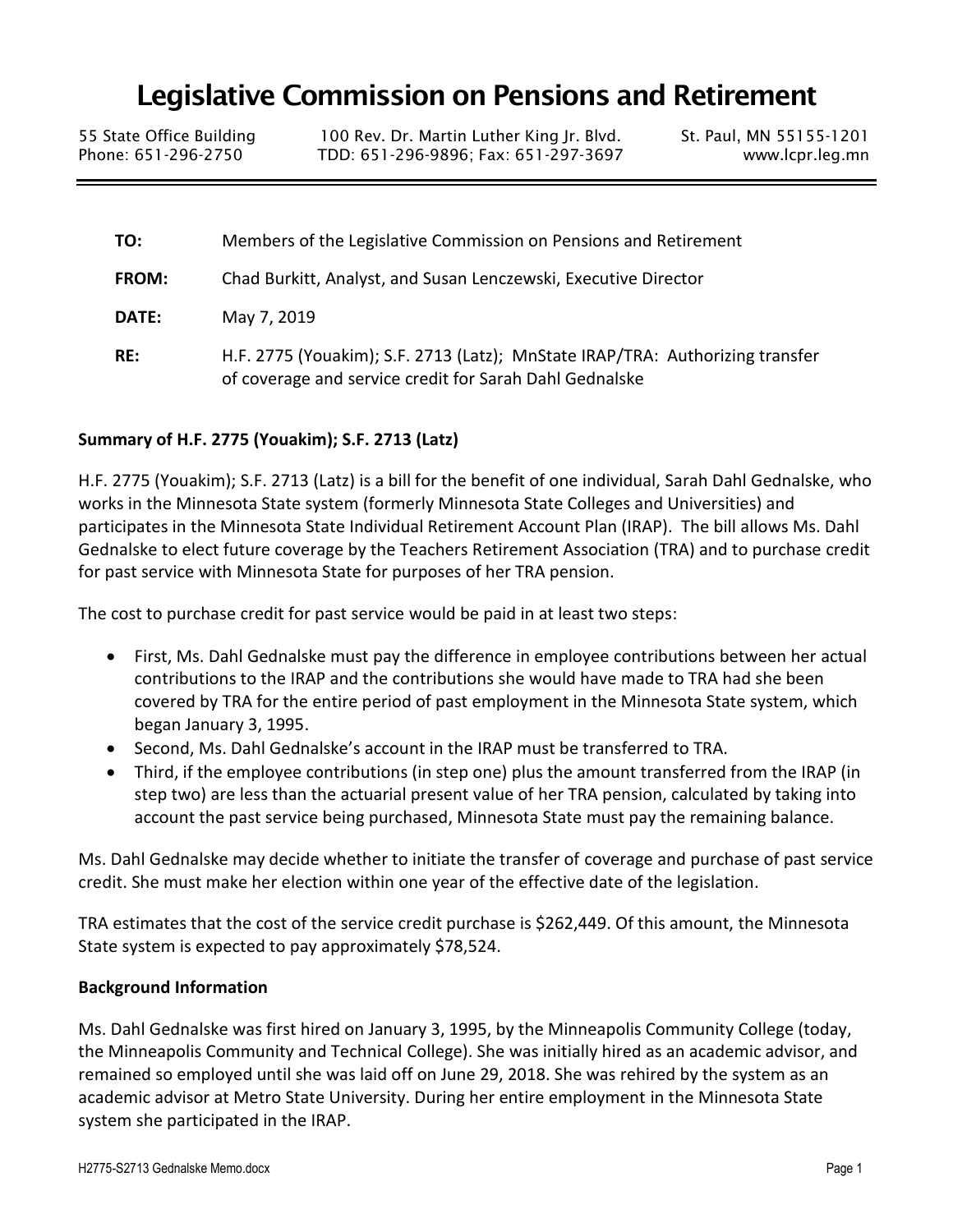## Legislative Commission on Pensions and Retirement

The IRAP was established in the late 1980s, when state university and college teachers and related employees sought coverage by a defined contribution plan, as an alternative to TRA, which is a defined benefit pension plan. When the IRAP was established, in 1988 (Laws 1988, Ch. 709, Art. 11), it covered state university, college, and community college faculty and administrators. The plan was expanded to include technical college managerial employees in 1993 and technical college faculty in 1994.

Initially, IRAP coverage was mandatory for new hires without prior covered service, while employees in eligible positions who had prior TRA service were given an option to elect IRAP rather than continued membership in TRA. Several statutory changes in the early 1990s expanded the election options for new hires in various circumstances. A blanket right to elect coverage by TRA for new employees was added by the legislature in 1995.

Ms. Dahl Gednalske claims that she had a right to elect coverage into TRA and that Minnesota State had a duty to provide her with notice regarding the election, but failed to inform her of the election option. Furthermore, she claims that had she been provided with the option to elect, she would have selected TRA coverage. Ms. Dahl Gednalske therefore requests that the legislature approve a special law that will permit her to transfer coverage and credit for past service from the IRAP to TRA.

#### **Discussion and Analysis**

1. Did 1994 law provide Ms. Dahl Gednalske with an election to transfer coverage to TRA? At the time of Ms. Dahl Gednalske's hire, on January 3, 1995, Minnesota Statutes 1994, Section 354B.02, governed her eligibility to elect coverage. The general rule provided in Subdivision 1 of that section required that anyone hired in an eligible community college position be covered by the IRAP, unless the individual had prior service under TRA.

However, Subdivision 5 of the same section would supersede if it applies. It states:

Notwithstanding any other provision of this chapter or chapter 354 to the contrary, state university and community college employees who have not previously exercised their option to elect to transfer to this plan or remain with the teachers retirement association are eligible to make that election. Participants in either the plan or association may transfer benefit coverage to the other. A transfer election is . . . subject to the conditions of paragraphs (b), (c), and (d).

It is unclear whether this provision applies because it has two possible interpretations. It can be read expansively to mean: *Any state university and community college employees, except those that have previously exercised their option to elect to transfer to this plan or remain with the teacher's retirement association, are eligible to make that election*.

Or, it could be read narrowly to mean: *Only those state university and community college employees are permitted to make an election who: (1) previously had an option to elect to transfer to this plan or remain with the teachers retirement association and (2) had not previously exercised such an option.* 

Under the second interpretation, Ms. Dahl Gednalske did not have a right to elect because she did not previously have an option to elect to transfer coverage. Under the first interpretation, she likely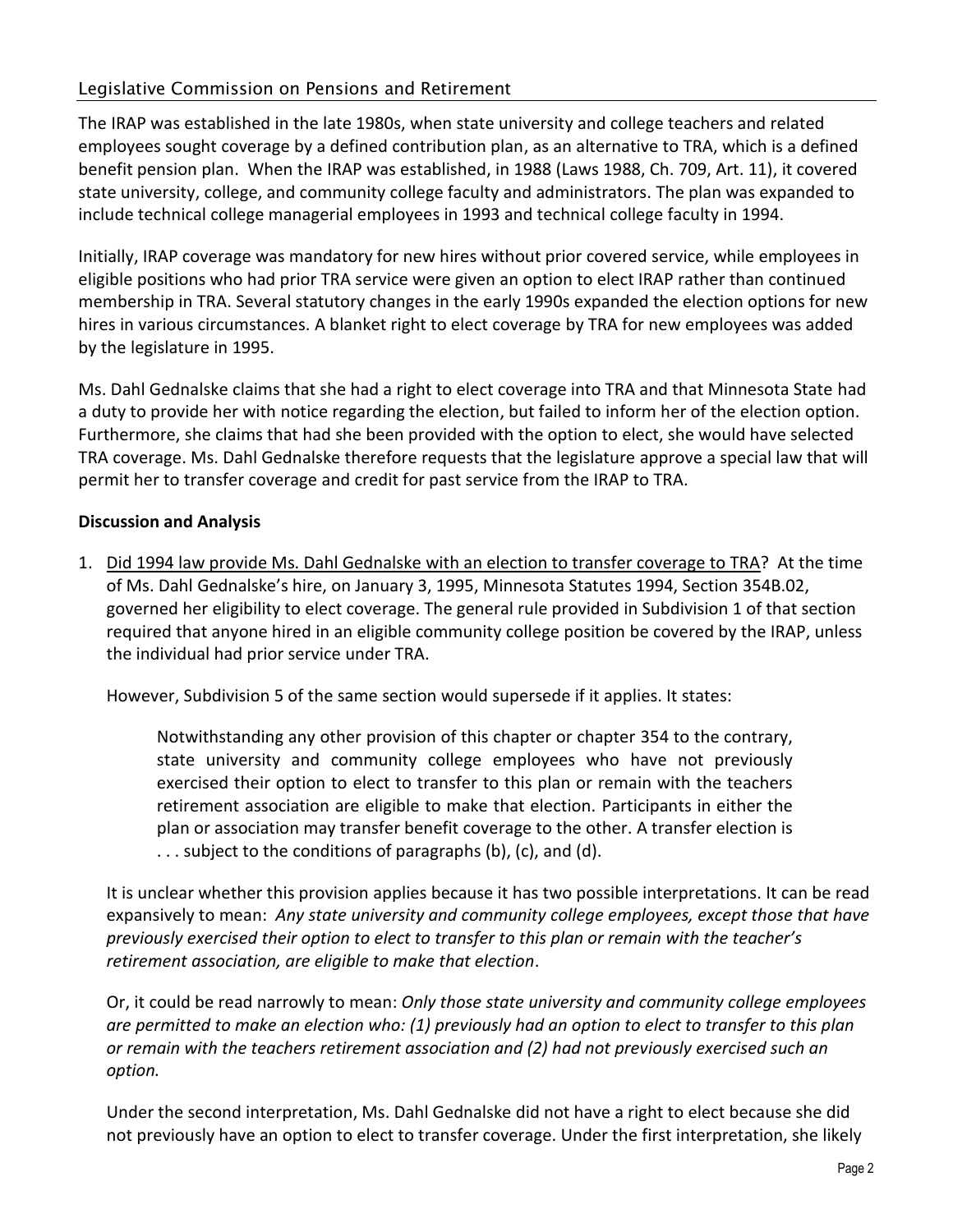should have had the option to elect because she was a community college employee and had not previously made an election.

An LCPR staff memorandum dated March 8, 1994, supports the first interpretation by stating that the effect of the statutory change is that "[c]urrent and future teaching personnel in the State University System or in the State Community College System would be permitted to elect coverage. . . ." The best evidence that Ms. Dahl Gednalske had a right to elect would be evidence that other community college employees hired at the same time were given the right to elect, but such evidence has not been provided.

Based largely on the 1994 memo, the weight of the evidence suggests that the 1994 legislature intended to give Ms. Dahl Gednalske and other similarly situated persons a right to elect coverage. However, it is a close call. The same legislation also provided for a right to elect coverage within 60 days of being hired for anyone first hired after June 30, 1995. One could argue that if the intent of the legislature was for those hired after the 1994 legislation was passed, but before June 30, 1995, to have a right to elect coverage upon hire, why didn't the legislature provide for a right to elect that began in 1994?

2. Address this recurring issue with general legislation rather than special legislation? The Minnesota Constitution and the LCPR's *Principles of Pension Policy* state a clear preference for general legislation. The Minnesota Constitution, Article XII, Section 1 states:

> In all cases when a general law can be made applicable, a special law shall not be enacted except as provided in section 2 [relating to local government legislation] . . . . The legislature shall pass no local or special law . . . granting to any private corporation, association, or individual any special or exclusive privilege, immunity or franchise whatever. . . .

It is possible that a court could find that this legislation is unconstitutional because it grants an individual a special or exclusive privilege. The bill applies only to one individual and does not extend the option to transfer to TRA to other similarly situated individuals.

As the Commission is aware, this special legislation is one in a series of special bills introduced over many years to address recordkeeping and notice issues related to the option to elect to transfer coverage from the IRAP to TRA. Similarly affected individuals could be addressed through general legislation. In cases such as this, where the individual is claiming that Minnesota State failed to fulfill a statutory duty years ago, there is not currently an administrative remedy available to participants. One possible solution for Ms. Dahl Gednalske would be general legislation that creates an administrative process through which she could bring a claim and have the claim investigated and adjudicated. This might be an appropriate approach because it is highly likely that the LCPR will be asked to consider similar special legislation in the future for other similarly situated individuals.

The issue of whether special legislation like this is constitutional remains an unsettled question of law because no individual pension bill has been challenged as unconstitutional in Minnesota. The Commission has approved similar bills over the years, many of which have become law. The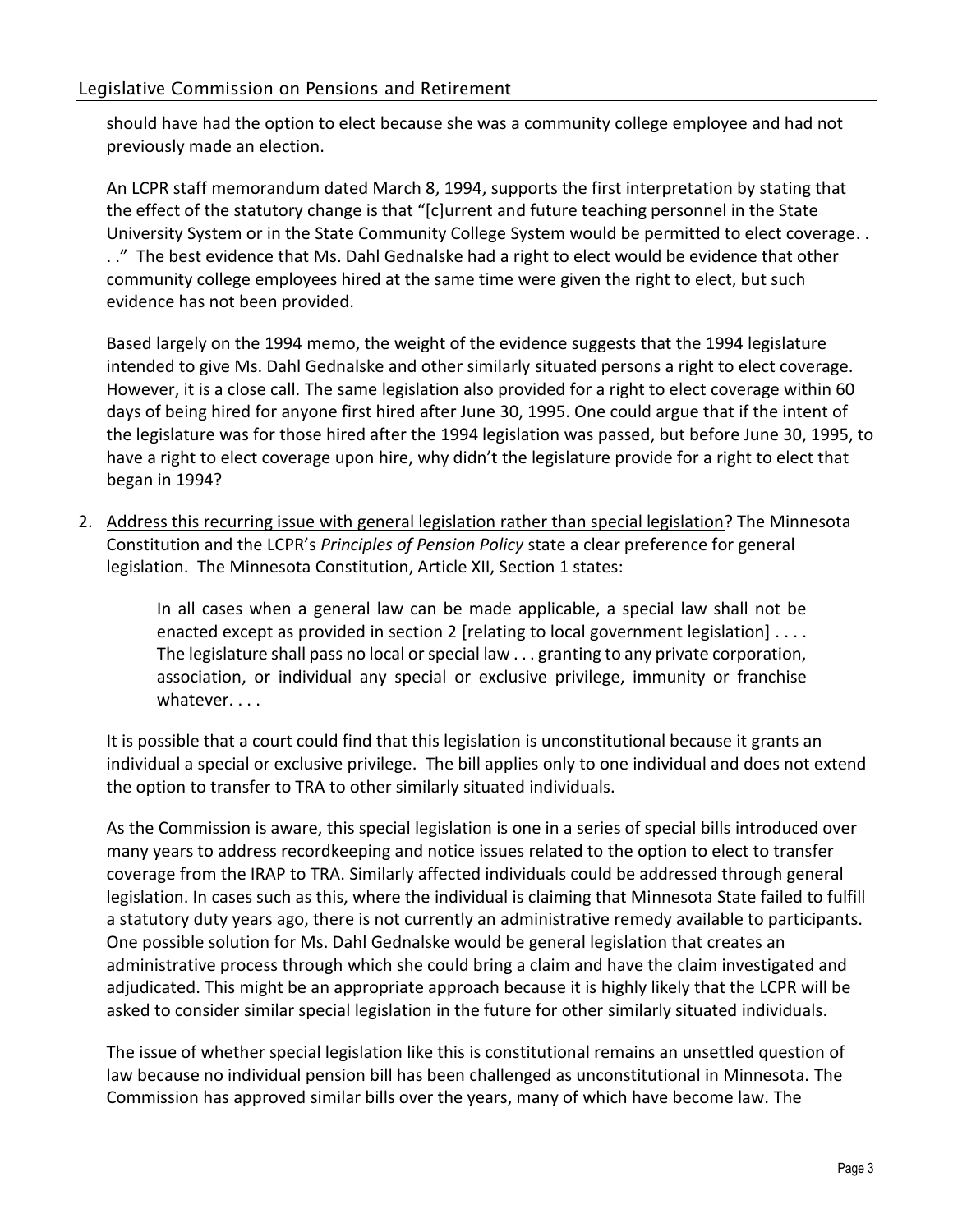Commission should be aware, however, that a party, injured as a result of the legislation, may have grounds to challenge the constitutionality of the bill.

3. Is the LCPR, a legislative entity, the best place to investigate and decide this claim? Special legislation like this often results in the LCPR acting in a quasi-judicial capacity, rather than a strictly legislative capacity. Through the legislative process, the LCPR is asked to adjudicate a fair outcome for Ms. Dahl Gednalske's claim that she was entitled to an election, that Minnesota State failed to perform its duty to administer the election, and that as result, she was unable to exercise her election to her detriment.

In evaluating whether to support the proposed legislation, the Commission will want to evaluate the merits of Ms. Dahl Gednalske's claim. Doing this requires making a number of factual and legal determinations: Was Ms. Dahl Gednalske legally entitled to make an election? Was she given the opportunity to elect coverage? Was she actually harmed as a result? The LCPR may wish to consider whether the Commission is the best venue to make factual and legal determinations of this kind or if an administrative or judicial forum might be better suited for developing a factual and legal record.

- 4. Should Minnesota State be required to pay the balance? The bill requires that if Ms. Dahl Gednalske's employee contributions payment plus her IRAP account balance is less than the actuarial present value of the pension based on her transferred service credit, then Minnesota State is required to pay the remaining balance. Minnesota State has been unable to produce evidence that it offered an option to elect TRA coverage to Ms. Dahl Gednalske. However, Ms. Dahl Gednalske has not provided any basis that would allow the Commission to find that she had a right to elect TRA coverage under applicable law. As explained in section 1, above, the statutory authority in effect at the time she was hired is not clear. Given these circumstances, the Commission may wish to consider whether to hold Minnesota State liable for any unpaid balance. An alternative is to require that Ms. Dahl Gednalske be liable for any unpaid balance after paying the employee contributions and taking into account the transfer of her IRAP account.
- 5. Should TRA be required to accept IRAP funds? The Commission considered legislation during the 2019 session intended to bring the IRAP into compliance with federal law. The legislation, H.F. 2489, which has been incorporated into the omnibus pension bill, increases the IRAP employee contribution rate to make it equal to the TRA employee contribution rate. Representatives from Minnesota State testified that the legislation is necessary to bring the IRAP into compliance with federal requirements with which the IRAP must comply in order to maintain its status as a taxqualified plan.

The transfer of Ms. Dahl Gednalske's account from the IRAP to TRA may jeopardize TRA's qualified plan status because it will be accepting assets from a plan that may not be considered a qualified plan under applicable federal law. TRA should not be required to accept these assets if it determines accepting the assets would threaten TRA's status as a qualified plan. Under Minnesota statutes section 356.441, which applies to transfers in other situations, a public pension plan is permitted to accept a transfer of funds from another plan only if the other plan is qualified under relevant sections of the Internal Revenue Code, including Code Section 401(a), which governs the IRAP.